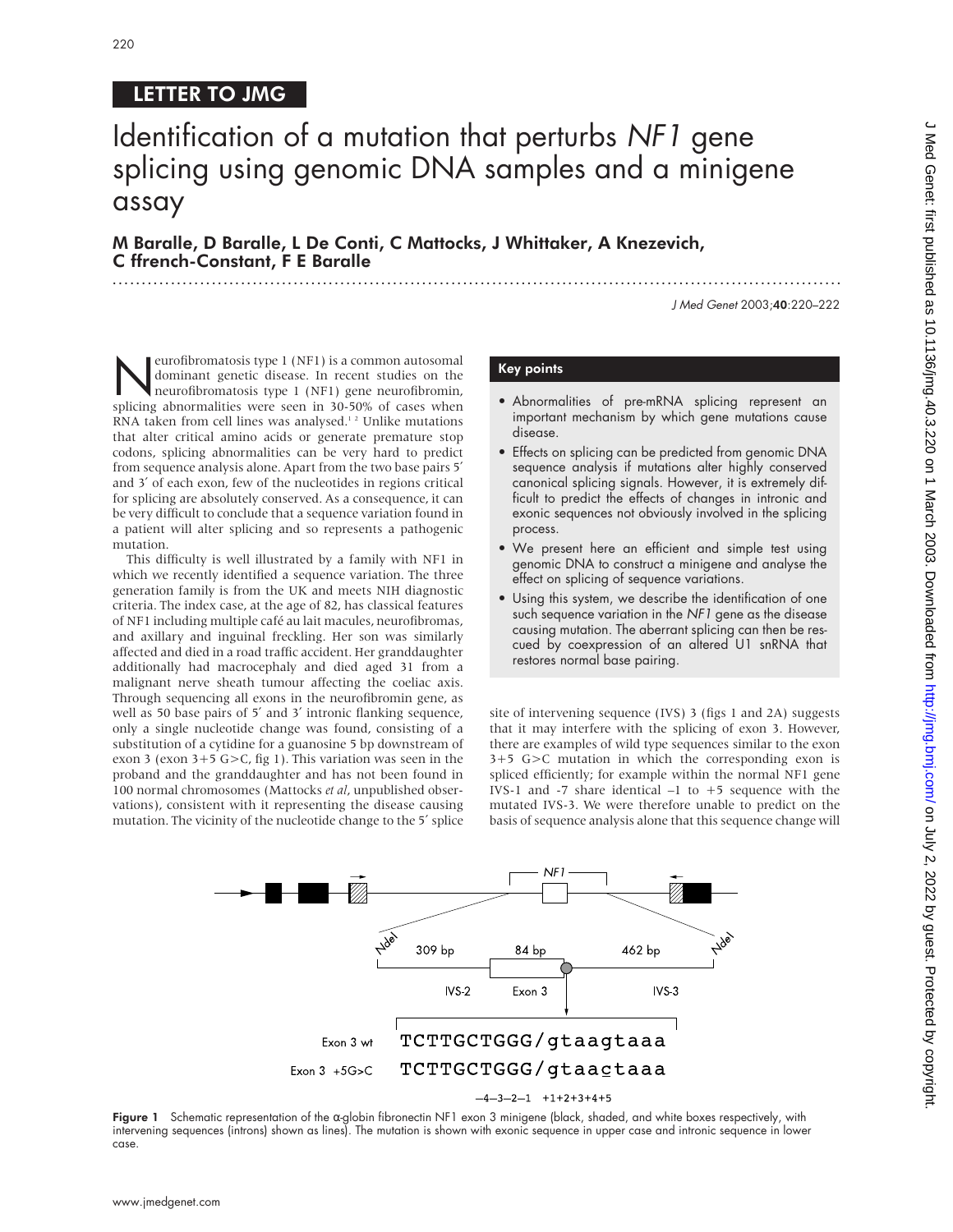

**Figure 2** (A) RNA products generated by the splicing assay. Two products are seen on agarose gel electrophoresis, with the 239 bp band representing an RNA product lacking exon 3 and the 323 bp band a product including exon 3, as indicated schematically on the right of the gel. Note that the C>G minigene excludes exon 3, while the WT gene includes this exon. Splicing is rescued (that is, exon 3 is included) by the coexpression within the minigene expressing cells of a U1 snRNA altered to be complementary to the mutation containing sequence (exon 3 G>C/C>G-U1) but not by expression of the WT-U1 snRNA (exon 3 G>C/WT-U1). (B) Normal base pairing between the 3′ end of exon 3 and WT-U1 snRNA. :Indicates wobble association. The nucleotide change observed in the patient (G>C at the +5 position) reduces base pairing between the RNA and the U1 snRNA as shown. (C) The variant snRNA (C>G-U1) changed to complement the nucleotide change seen in the family; note the restoration of appropriate base pairing.

interfere with splicing and cause NF1, and a direct analysis of exon 3 splicing assay was therefore required in this family.

#### **METHODS**

#### Hybrid minigene constructs

Human genomic DNA was amplified from normal and mutated (IVS 3 +5 G>C) *NF1* exon 3 to generate a fragment that contained the exon 3 along with 309 bp of 5′ and 462 bp of 3′ intronic flanking sequence using the following oligonucleotides: 5′ GGAATTCCATATGTCAAGATTCTGGTACAGGTC 3′ sense; 5′ GGAATTCATATGTCTCAAGGTAACATCTATCC 3′ antisense.

Both oligonucleotides carry an *Nde*I restriction enzyme site in their 5′ ends, used to clone the product into a modified version of the  $\alpha$ -globin-fibronectin-EDB minigene in which the alternatively spliced EDB exon has been removed to generate a site for the insertion of exons under study.<sup>3</sup>

### Analysis of the hybrid minigene expression

The splicing assay was performed by transfecting 0.5 µg of each minigene plasmid into  $3 \times 10^5$  Hep3B cells with Qiagen Effectene transfection reagents. RNA extraction and RT-PCR analysis was performed as described previously,<sup>5</sup> using primers complementary to sequences in the flanking fibronectin exonic sequence.

In the experiment designed to rescue splicing defects, we also expressed a variant snRNA C>G-U1, complementary to the nucleotide change observed in the patient. This was generated by replacing the sequence between the sites *Bcl*I and *BglII* in the pGU1 plasmid<sup>4</sup> (which contains a WT snRNA-U1 clone) with the oligonucleotides: 5′ GATCTCATAGTTACCT-GGCAGGGGAGATACCAT 3′; 5′ GATCATGGTATCTCCCCT-GCCAGGTAACTATGA 3′.

#### RESULTS AND DISCUSSION

Previous studies examining the effects on splicing of *NF1* mutations have analysed RNA extracted from individual patients to confirm possible splicing defects. This is, however, a laborious technique requiring a potentially difficult RNA extraction from a cell line or tissue, and complicated by sources of variability, such as splice site leakiness in some tissues and lower levels of expression of mRNA from the mutant alleles. However, in many cases the necessary further samples may be hard to obtain or unavailable for the laboratory performing the sequence analysis. As an alternative technique, using genomic DNA and circumventing these problems

of variability or the need for further sampling, we took advantage of a simple minigene splicing assay. In this assay individual exons are inserted, along with flanking intronic sequences, into a fibronectin (Fn) minigene containing upstream and downstream intronic and exonic sequences sufficient to allow splicing (fig 1). We have shown previously how this minigene system can be used to identify sequences required for the correct regulation of alternative splicing in the cystic fibrosis (*CFTR*) gene,<sup>3</sup> and also to identify abnormalities of splicing of the *ATM* gene as a disease mechanism in ataxiatelangiectasia.4 Here we amplified genomic DNA comprising exon 3 and flanking intronic sequences (as shown in fig 1) from the potentially abnormal *NF1* gene in this family and inserted this into the minigene. Following transfection and expression of the construct in Hep3B cells, the mRNA produced by the cells was analysed for splicing pattern by RT-PCR. As shown in fig 2A, the exon  $3 + 5$  G $>$ C mutation dramatically affected pre-mRNA processing, causing exon 3 to be completely skipped.

To confirm the role of this mutation further, we constructed and expressed in the cells a U1 snRNA complementary to the mutation observed in the patient. One of the early events in the process of intron removal from mRNA precursors involves recognition of the 5′ splice site by U1 small nuclear ribonucleoprotein (snRNP). This recognition involves complementary base pairing, and the substitution of the guanosine by a cytidine in position +5 of IVS-3 lessens the degree of U1 snRNA base pairing with the 5′ splice site (fig 2B). Altering the complementary cytidine to guanosine in the U1 snRNA will restore normal base pairing (fig 2C) and, as predicted, coexpression of this altered U1 snRNA with the minigene carrying the mutation resulted in rescue of exon 3 splicing (fig 2A). In contrast, expression of WT U1 snRNA does not rescue splicing (fig 2A), showing that this does not simply result from increased levels of U1 snRNA. This experiment proves that the exon 3+5 G>C variation is a disease causing mutation that induces aberrant skipping of exon 3.

As techniques for the identification of sequence variation become faster and cheaper, the distinction between polymorphisms and pathogenic mutations will be an increasing challenge. The assay we have used here in the analysis of one NF1 family is a potentially valuable tool for the identification of those mutations that cause splicing defects. No RNA or further samples are required from the patient, making it feasible to carry out this further step in the molecular genetic diagnostic laboratory as part of the analysis of the DNA sample provided by the referring clinicians. In addition, the minigene system